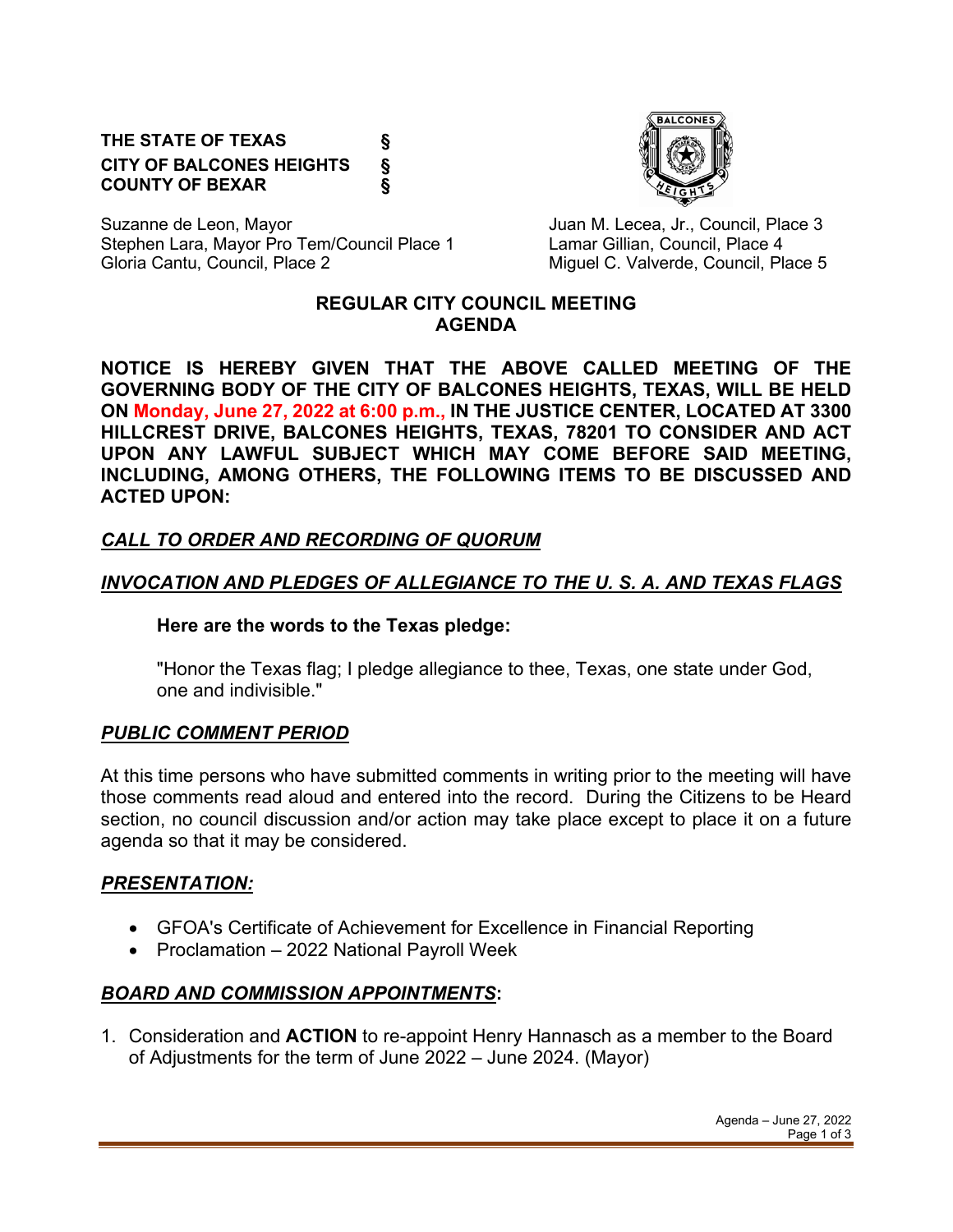2. Consideration and **ACTION** to re-appoint Helen Nicholson as Alternate to the Planning and Zoning Commission for the term of June 2022 – June 2024. (Mayor)

## **BUSINESS ITEMS:**

- *3. CONSENT AGENDA ITEMS*
	- a. Approval of minutes for Regular Meeting of May 23, 2022
	- b. Finance Report for the month of May 2022
- 4. Consideration and **ACTION** to ratify Resolution No. 2022-06 for the application submitted for the Motor Vehicle Crime Prevention Authority (MVCPA) Grant Program. (Jahanara/Martin)
- 5. Consideration and **ACTION** to approve bid for Pleasant Drive Project contract. (Thelen)
- 6. Presentation & **ACTION** to accept the Economic Development Corporation fund's FY23 adopted budget. (Messick)
- 7. Presentation and **ACTION** to accept the Balcones Heights Crime Control District FY23 adopted budget. (Messick)
- 8. Discussion and possible action to approve the city's budget calendar for FY 2022-2023. (Messick)
- 9. Discussion regarding the Verra Mobility contract for photo enforcement of red light cameras. (Lecea)
- 10.Comprehensive Land Use project update.
- 11.Provide an update to the Strategic Plan 2022 including the Park/Trail Master Plan, street reconstruction projects, Economic Development Corporation Strategic Plan, and EPA Brownfields Grant and offer direction to staff. (Thelen)
- 12.Economic Development Corporation Summary. (Nastasi)
- 13.Finance Committee Update. (Gillian)
- 14.Department Reports and Q&A (Police Department, Fire Department, Community Development, Finance, and Economic Development & Public Affairs*)*

# *ANNOUNCEMENTS AND REQUESTS:*

15.Announcements by City Administrator